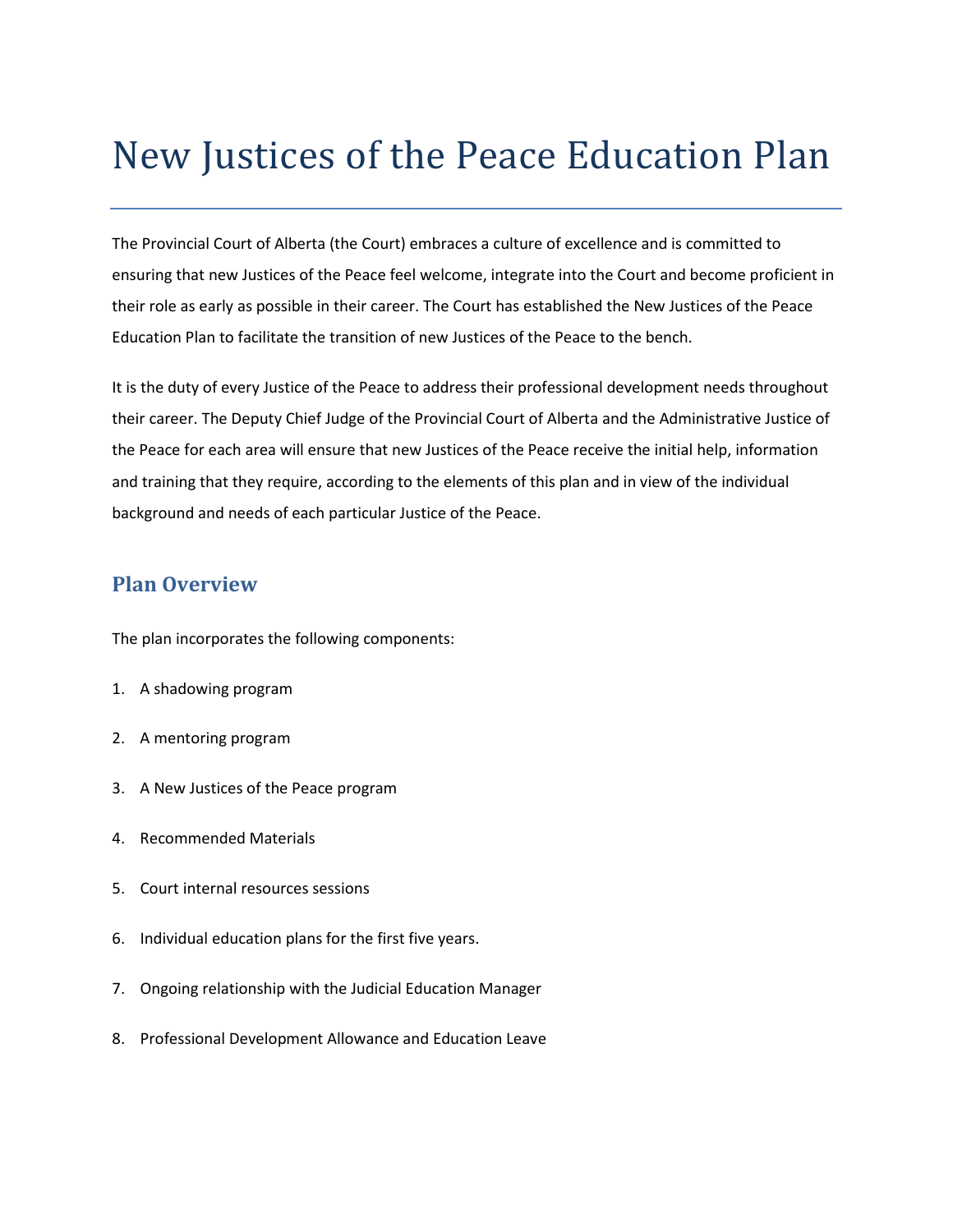# **1.0. Shadowing program**

- 1.1. Upon appointment, new Justices of the Peace are scheduled to observe different senior, more experienced Justices of the Peace performing their various functions. This helps new Justices of the Peace become familiar with the Court and its practices and establish closer relationships with their colleagues. The Administrative Justice of the Peace will take into account the new Justice of the Peace's background and experience when establishing shadowing schedules and length of participation. The initial schedule for full time and part time Justices of the Peace should allow for one or two chamber days a week for reading purposes.
- 1.2. Justices of the Peace will shadow the following proceedings:
	- 1.2.1. Hearing Office
	- 1.2.2. Traffic Court
	- 1.2.3. Bail Court in Provincial Court
	- 1.2.4. Criminal Courts with Provincial Court Judges presiding
- 1.3. All Justices of the Peace will spend time with a Non-Presiding Justice of the Peace to observe some of the functions and duties prescribed by s. 4(1) of the *Justice of the Peace Regulation* (Alta. Reg. 6/99) including:
	- (b) qualifying sureties on judicial interim release orders;
	- (c) receiving informations, except under section 810 of the Criminal Code (Canada);

#### **2.0. Mentoring program**

2.1. The Chief Judge's Office supports a mentoring program for new Justices of the Peace. Access to a mentor facilitates the transition to the position, increases the confidence of the new Justice of the Peace, establishes positive relations amongst colleagues and provides individualized educational and social support to new Justices of the Peace.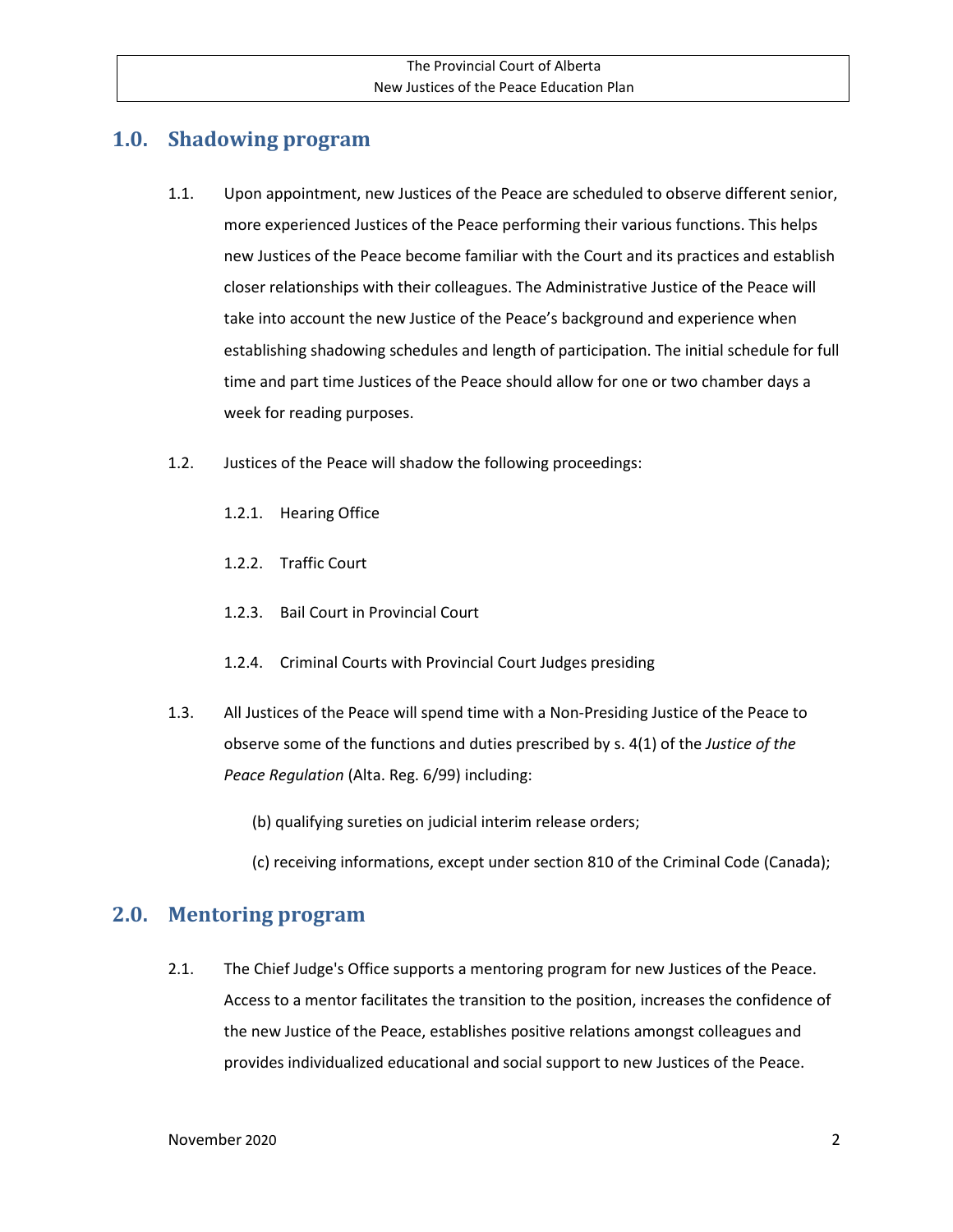- 2.2. Some of the objectives of the mentoring program are to:
	- 2.2.1. Clarify and convey a vision of the role of a Justice of the Peace;
	- 2.2.2. Provide encouragement and constructive feedback;
	- 2.2.3. Assist Justices of the Peace in achieving high standards;
	- 2.2.4. Support the sharing of knowledge and experience;
	- 2.2.5. Facilitate integration into the role;
	- 2.2.6. Identify learning needs and develop a learning plan accordingly;
	- 2.2.7. Involve experienced Justices of the Peace in the development of their profession; and
	- 2.2.8. Create a network of Justices of the Peace.
- 2.3. The Administrative Justices of the Peace will facilitate the mentoring program by:
	- 2.3.1. Facilitating a mentoring relationship between the new Justice of the Peace and a willing senior Justice of the Peace. Mentors are selected by their willingness and availability to serve as a mentor, their experience and knowledge, and their good listening and constructive feedback skills;
	- 2.3.2. Taking into account the needs or preferences expressed by the mentor and the new Justice of the Peace, the skills to be developed by the new Justice of the Peace and the corresponding expertise of the mentor, and the personal characteristics of the Justices of the Peace when suggesting a pairing;
	- 2.3.3. Explaining the mentoring process to the new Justice of the Peace, including benefits of the program and expectations of participation; and
	- 2.3.4. In conjunction with the new Justice of the Peace's mentor, ensuring that new Justices of the Peace receive information on the following topics as soon as possible after appointment: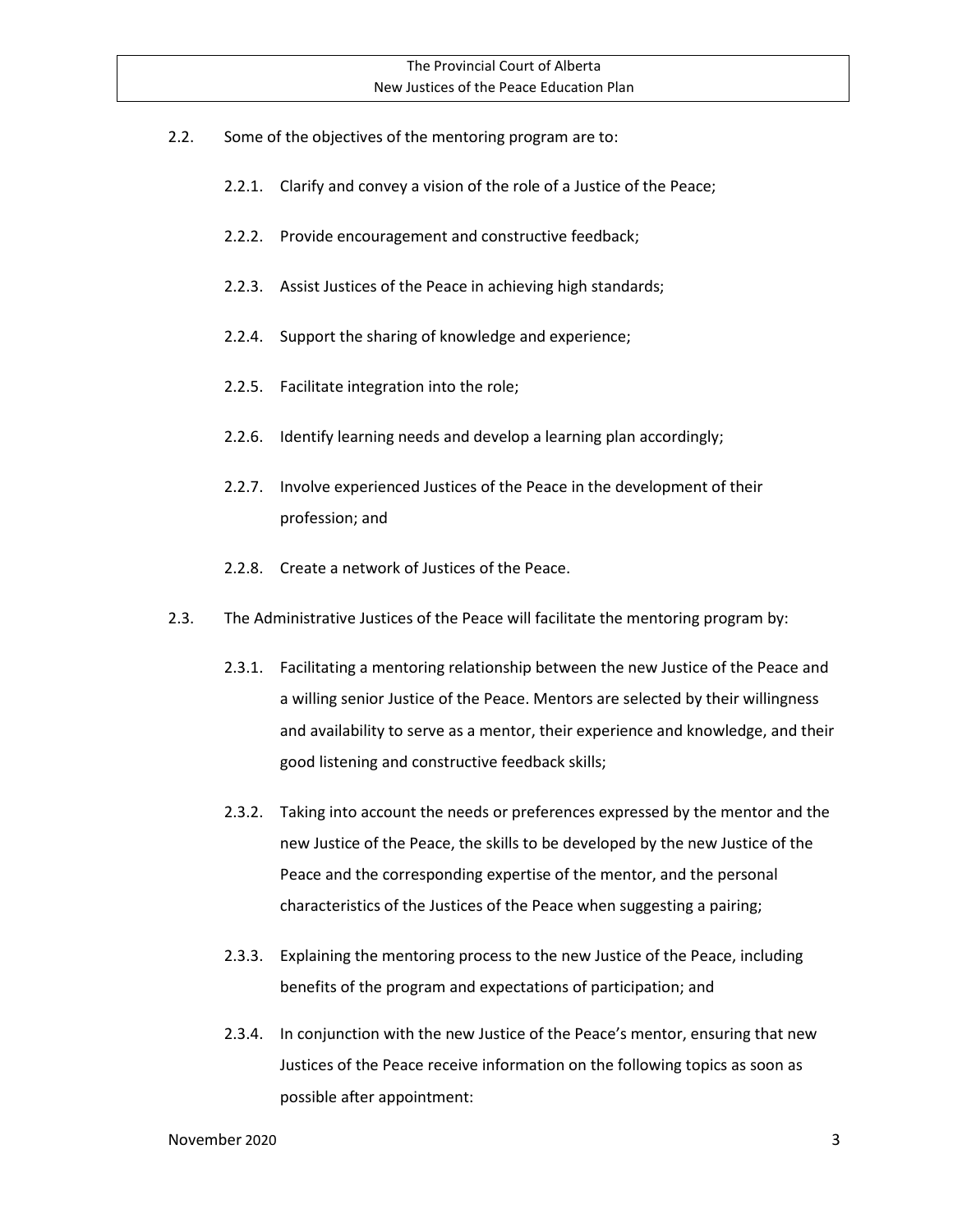- 2.3.4.1. Judicial conduct and ethics in and out of the courtroom, including use of social media, professional and community activities and confidentiality;
- 2.3.4.2. Courtroom and Hearing Office demeanor;
- 2.3.4.3. Administrative procedures, including an orientation to the work of the clerks;
- 2.3.4.4. Traffic Court Procedures
- 2.4. The mentors will facilitate the mentoring program by:
	- 2.4.1. Being involved in determining the suitability of the match;
	- 2.4.2. Committing to the objectives of the mentoring program;
	- 2.4.3. Liaising with the Administrative Justice of the Peace to ensure that the goals and objectives of the program are met;
	- 2.4.4. Initially showing leadership in the relationship and then sharing the responsibility for the relationship with the new Justice of the Peace;
	- 2.4.5. Introducing the new Justice of the Peace to key personnel in the court system;
	- 2.4.6. Encouraging and challenging the new Justice of the Peace;
	- 2.4.7. Helping new Justices of the Peace identify their learning needs for the development of the education plan;
	- 2.4.8. Providing constructive feedback;
	- 2.4.9. Sharing knowledge and experience; and
	- 2.4.10. Maintaining confidentiality of mentoring conversations.
- 2.5. The new Justices of the Peace will facilitate the mentoring program by: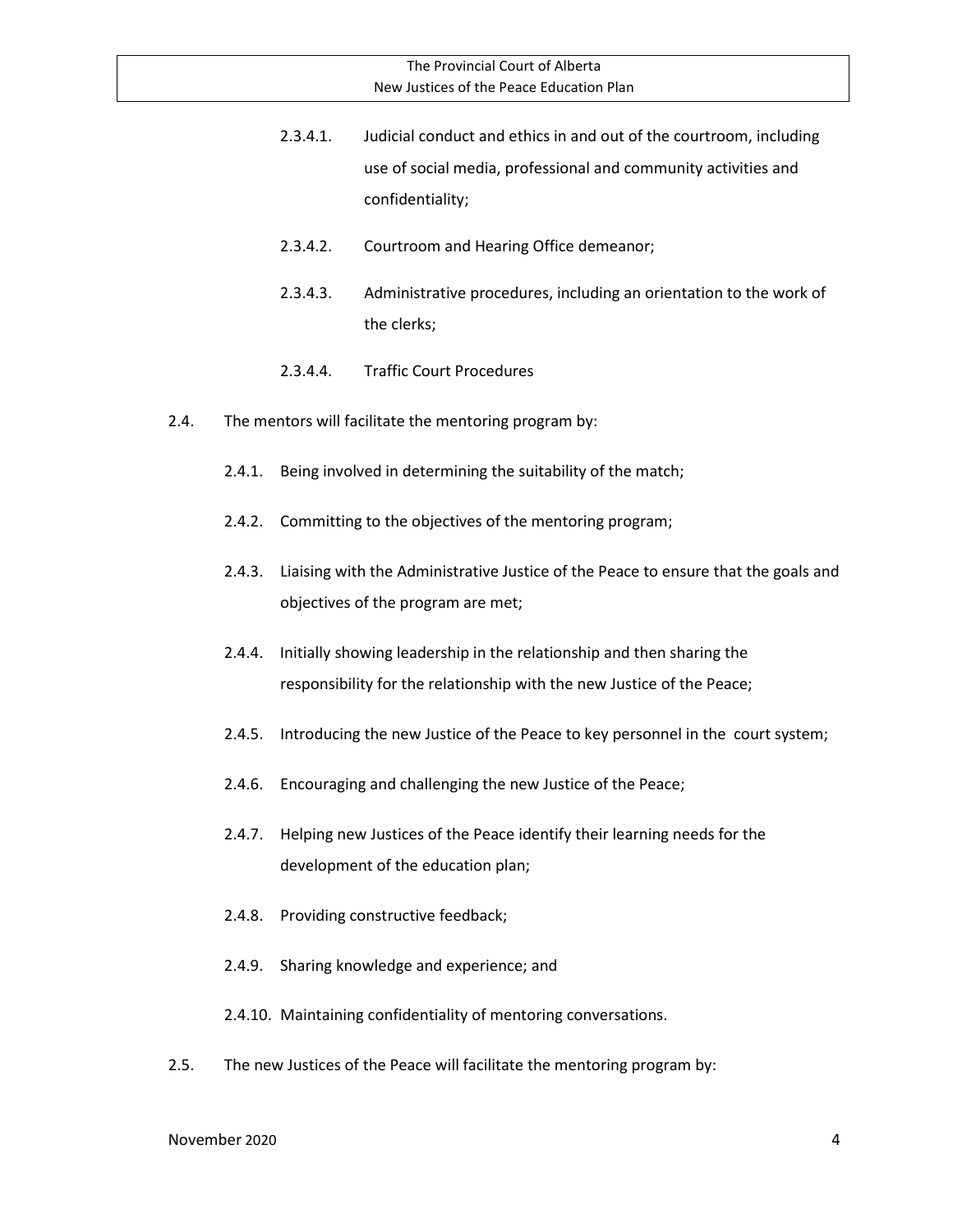- 2.5.1. Assuming responsibility for their own learning and development;
- 2.5.2. Sharing the responsibility for the relationship with mentor;
- 2.5.3. Being involved in selecting a mentor;
- 2.5.4. Helping identify what they want to learn/know/be able to do;
- 2.5.5. Requesting and acting on feedback;
- 2.5.6. Developing and revising their learning plan;
- 2.5.7. Committing to the objectives of the mentoring model and to the mentoring protocol; and
- 2.5.8. Maintaining confidentiality of mentoring conversations.
- 2.6. Mentors and new Justices of the Peace should have an orientation session to define mutual expectations. They can use the "Checklist for Mentors and New Justices of the Peace" as a guideline. It is a good idea at this time to schedule the meetings for the next few months. The number of meetings between mentors and new Justices of the Peace is at the discretion of the pair. They should, however, aim to meet at least once a week during the first month, once every two weeks during the next five months and about once a month after the first six months.
- 2.7. The length of the mentoring program is expected to be up to twelve months. During this period, mentors and new Justices of the Peace will gather information and suggestions on how to improve the mentoring program.
- 2.8. The Judicial Education Manager will provide mentors the following materials to facilitate their role:
	- 2.8.1. Checklist for Mentors and New Justices of the Peace; and
	- 2.8.2. Mentoring in the Judiciary, a Guide for Judges (Ontario Court of Justice).
- 2.9. Feedback on program

November 2020 5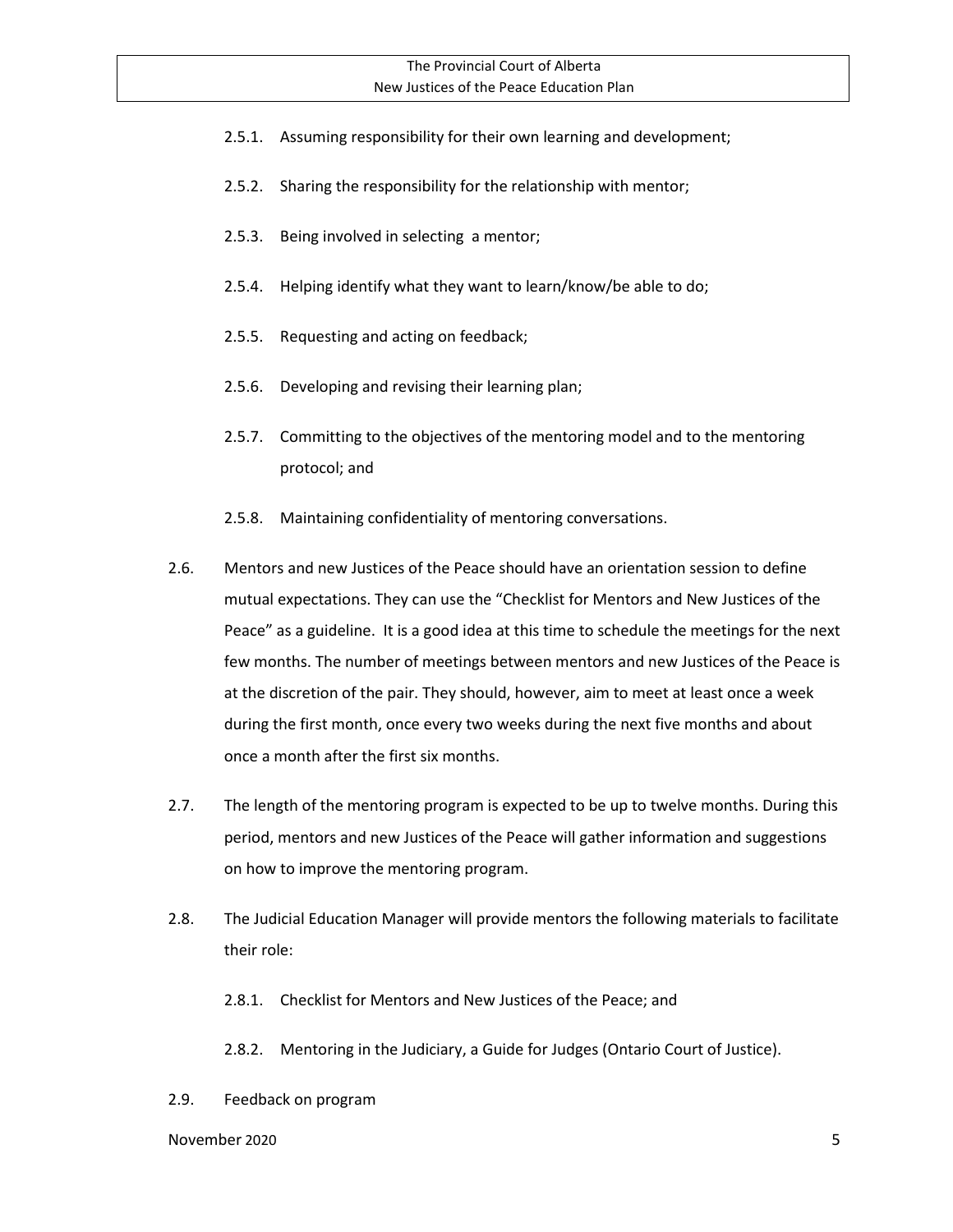2.9.1. In order to assist with the continuation and success of this plan as well as maintain a record of participation, the Administrative Justices of the Peace will, six months after the commencement of a mentorship, provide feedback to the Chair of the Education Committee on the success of the mentorship and shadowing activities, including suggestions brought forward by the participants for the improvement of the program.

#### **3.0. New Justices of the Peace Program**

- 3.1. New Justices of the Peace attend the in-house New Justices of the Peace program, typically organized in conjunction with the SJPA Annual Conferences and presented by members of the Court.
- 3.2. The New Justices of the Peace program provides tips and ideas on important topics, focuses on the Alberta environment and is a forum for questions and discussion within the Court.

## **4.0. Materials distributed for new Justices of the Peace:**

- 4.1. Orientation Guide provided by the Office of the Chief Judge, which explains practices and procedures of the Court and includes information such as:
	- 4.1.1. Professional Development Allowance rules; and
	- 4.1.2. Security handbook;
- 4.2. Access to the Judicial Education Page, which includes:
	- 4.2.1. Inventory of Learning Opportunities
	- 4.2.2. Bench Books and Training Manual
	- 4.2.3. Judicial Ethics/Conduct material
	- 4.2.4. Bail Materials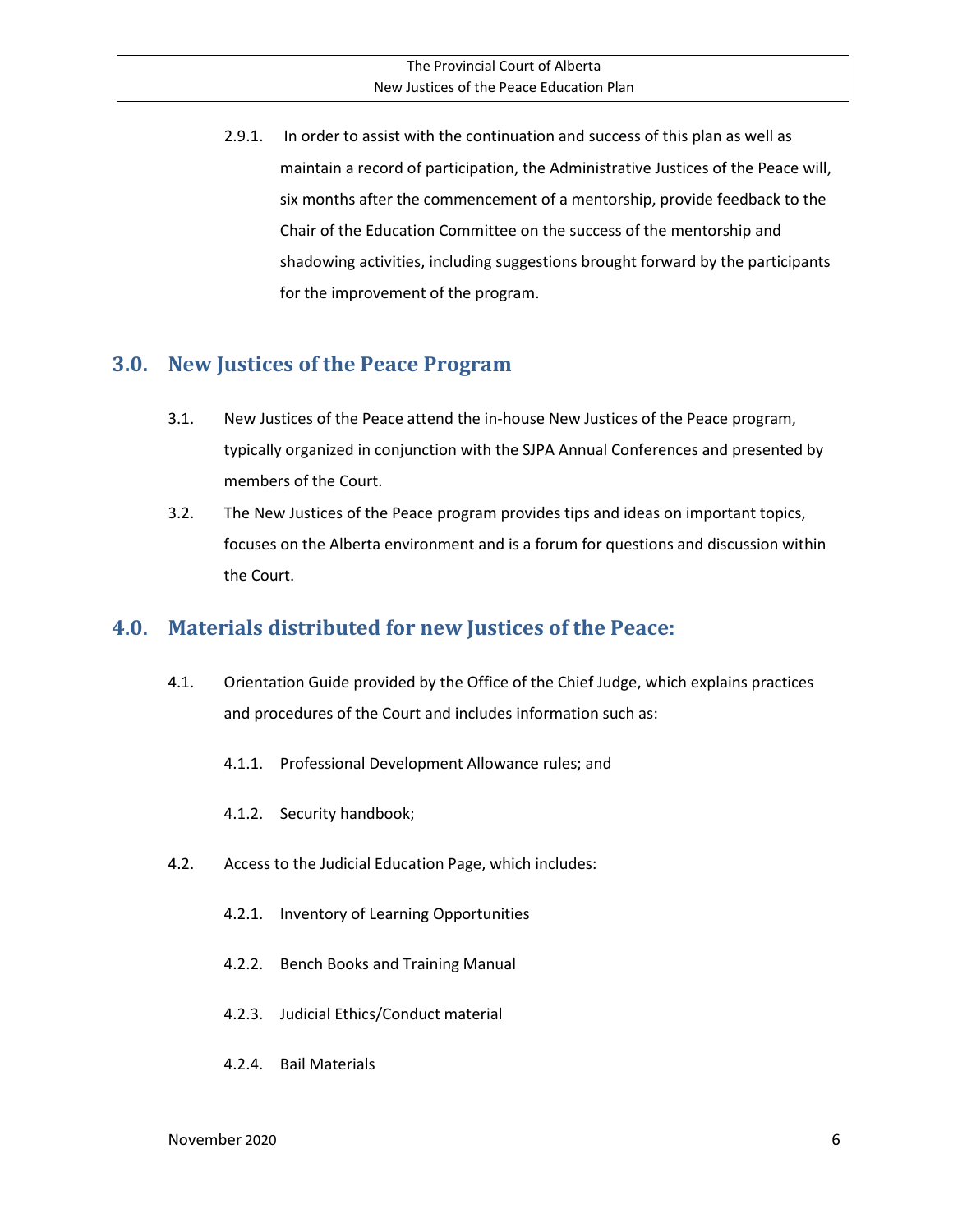- 4.2.5. Warrant Materials
- 4.2.6. Justice Hill's "Duty to manage a criminal trial"
- 4.3. Database passwords and information distributed by the library.
- 4.4. Alberta Provincial Court Bench Books (available from the Judicial Education Page):
	- 4.4.1. Justice of the Peace Bench Book
	- 4.4.2. Criminal Bench Book
	- 4.4.3. Child Protection Bench Book
	- 4.4.4. OPCA/Freeman Materials
	- 4.4.5. Search Warrant Manual
- 4.5. Videos
	- 4.5.1. Access to the collection of in-house videos, including recordings from past New Judges' programs.
- 4.6. Suggested Titles List prepared yearly by the Alberta Law Libraries.
- 4.7. Full time Justices of the Peace also receive:
	- 4.7.1. Choice of a Criminal Code or Carswell's Alberta Provincial Offences, provided by the library.
- 4.8. Materials recommended for new Justices of the Peace:
	- 4.8.1. Managing high conflict people in court /Bill Eddy (High Conflict Institute Press, 2008).
	- 4.8.2. Understanding Bail in Canada/ Gary T. Trotter (Irwin Law, 2015 Available online through the Alberta Law Libraries)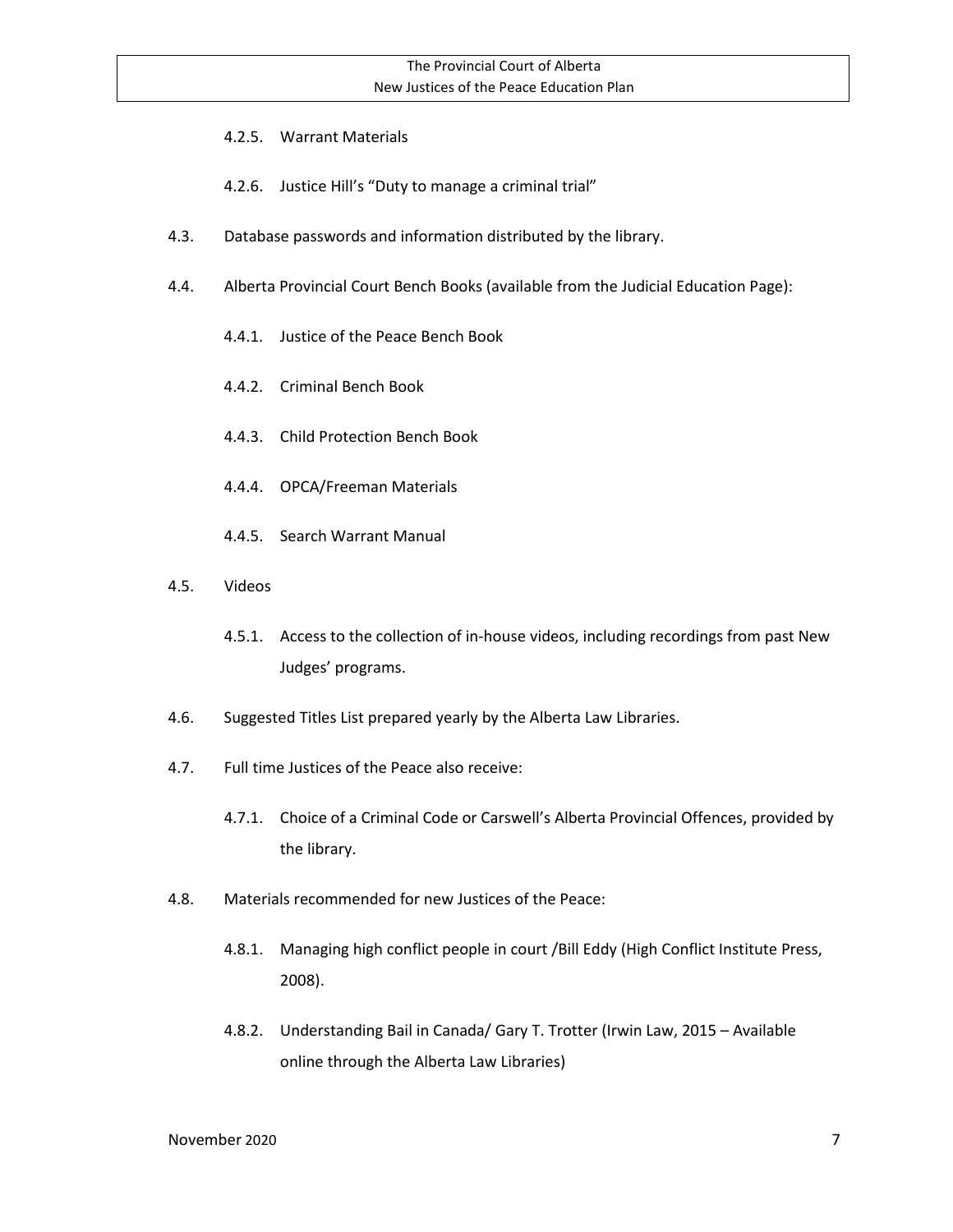4.8.3.

#### **5.0. Court internal resources sessions**

- 5.1. These sessions will be organized by the Judicial Education Manager during the first months after appointment:
	- 5.1.1. Library Orientation
	- 5.1.2. GroupWise, Lync and email management
	- 5.1.3. Privacy and Access

## **6.0. Education plans – first five years on the bench**

- 6.1. New Justices of the Peace are expected to create education plans during the first five years on the bench.
- 6.2. With assistance from the Judicial Education Manager, new Justices of the Peace evaluate the previous year's educational accomplishments, revise their educational needs and select appropriate educational materials and courses for the following year.
- 6.3. The plans shall include:
	- 6.3.1. Attendance to the semi-annual SJPA conferences when possible.
	- 6.3.2. A selection of courses covering the four main areas of judicial education: substantive law, judicial skills, social context and judicial development. The Judicial Education manager will help new Justices of the Peace find seminars and courses, live or online, to address their needs on any of the areas of education.